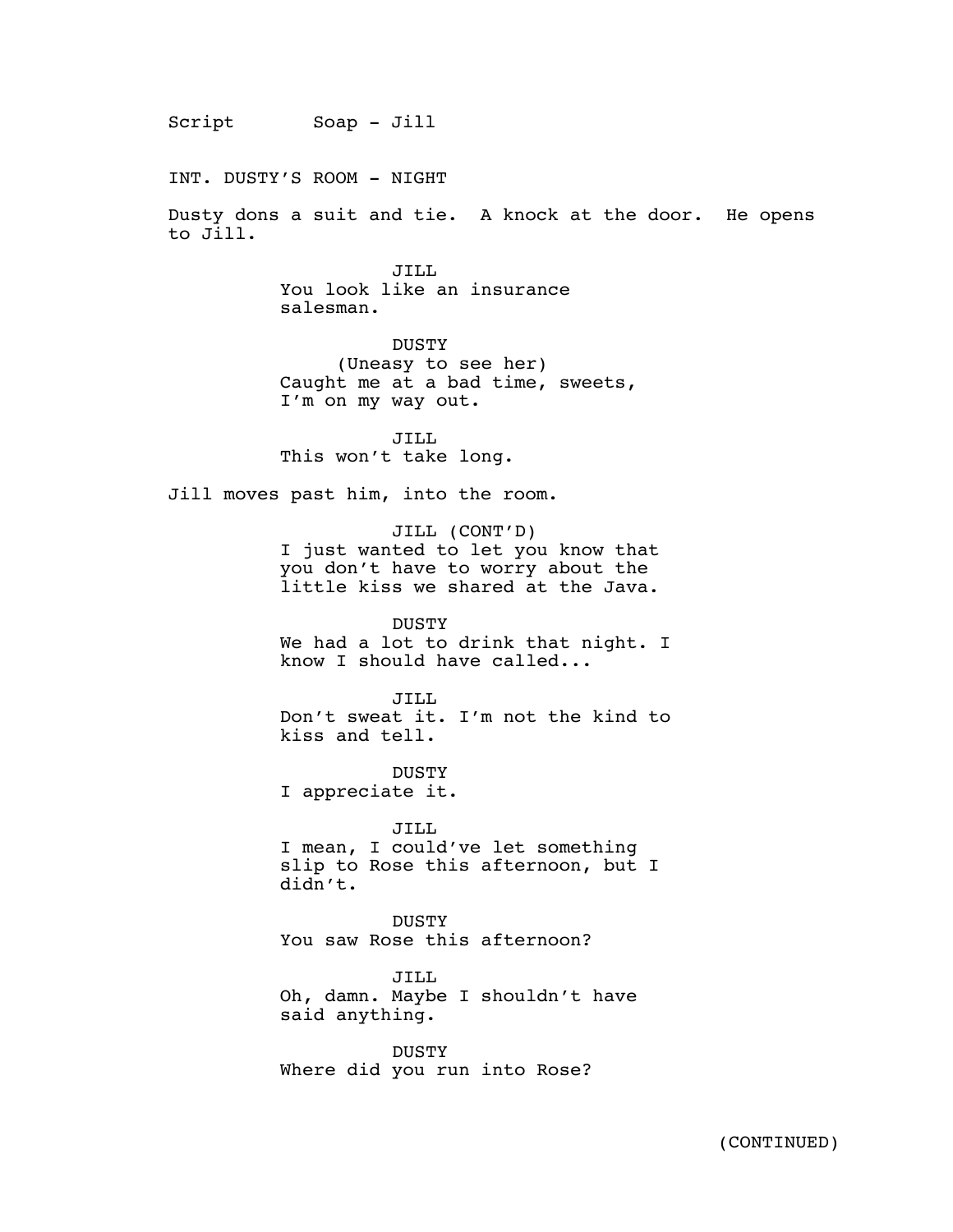JILL I didn't actually run into her, she dropped by the house to see my brother.

DUSTY Rose was with Jim?

JILL

Is that bad? I mean, I thought you probably knew that she's been coming by now and then. They like to talk, or whatever.

Jill smiles, then moves toward the door.

JILL Well, hope to run into you again sometime when the mood and the champagne are right...

## DUSTY

(Grabs her arm) You're a smooth little operator, aren't you...?

JILL Remove your hand from my arm, or you'll be wearing a size seven Prada between your legs.

## DUSTY

(Releasing her) You came here to taunt me about Rose and Jim.

JILL

If you've got a problem with it, go manhandle Rose. I'm just the messenger.

DUSTY

If Rose has been seeing Jim, then there's an explanation for it.

JILL I guess every betrayal comes with an explanation. Just like our kiss...

DUSTY It was an innocent kiss.